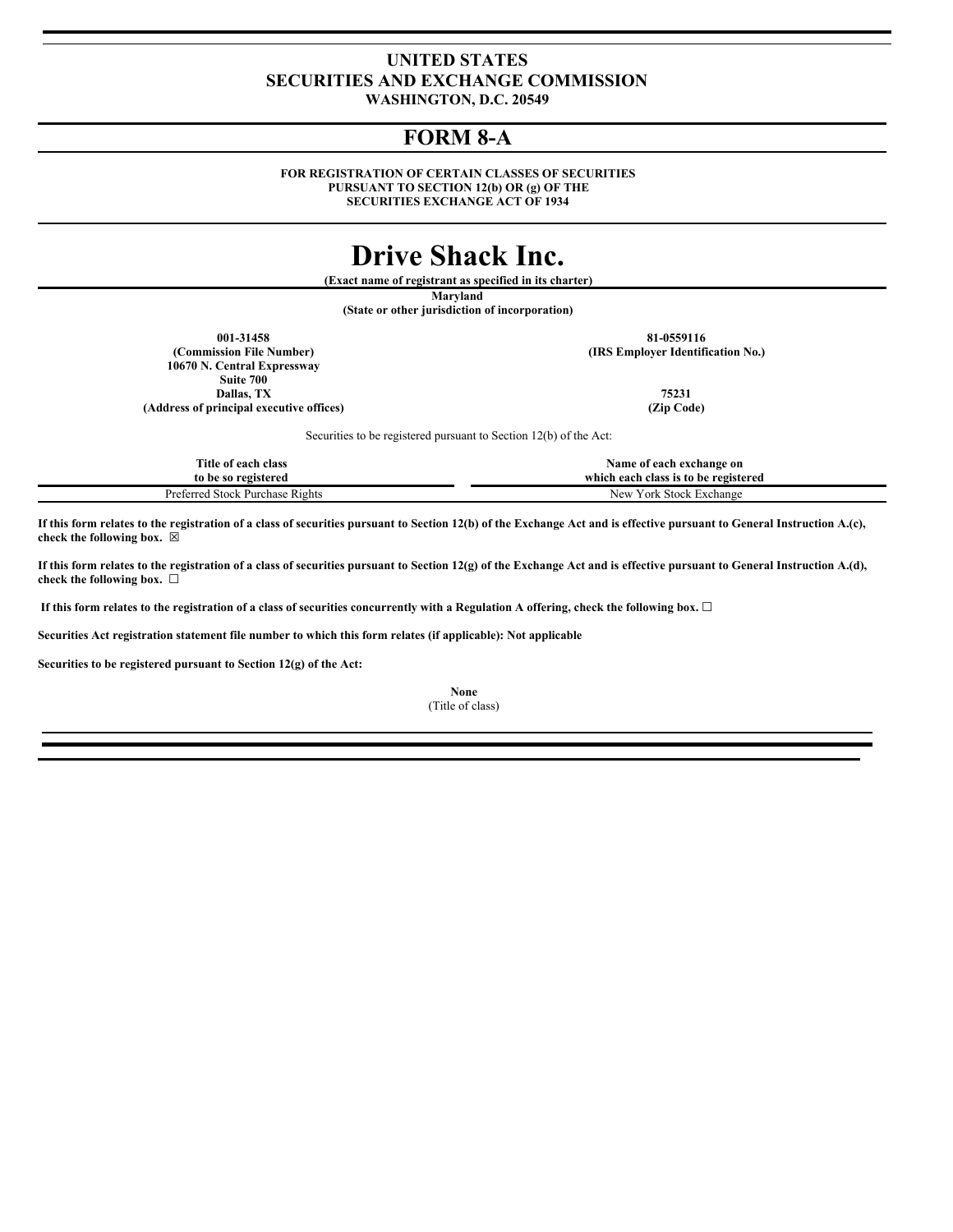#### **Item 1. Description of Registrant's Securities to be Registered**

On May 17, 2022, Drive Shack Inc. (the "Company") entered into a Tax Benefits Preservation Plan (the "Plan") with American Stock Transfer & Trust Company, LLC, as rights agent (the "Rights Agent"), and the disinterested members of the Board of Directors (the "Board") of the Company declared a dividend distribution of one right (a "Right") for each outstanding share of common stock, par value \$0.01 per share, of the Company (the "Common Stock") to stockholders of record at the close of business on May 27, 2022 (the "Record Date"). Each Right is governed by the terms of the Plan and entitles the registered holder to purchase from the Company a unit consisting of one one-thousandth of a share (a "Unit") of Series E Junior Participating Preferred Stock, par value \$0.01 per share (the "Series E Preferred Stock"), at a purchase price of \$7.50 per Unit, subject to adjustment (the "Purchase Price"). The Plan is intended to help protect the Company's ability to use its tax net operating losses and certain other tax assets ("Tax Benefits") by deterring an "ownership change" as defined under Section 382 of the Internal Revenue Code of 1986, as amended, and the Treasury Regulations thereunder (the "Code").

#### *Rights Certificates; Exercise Period*

Initially, the Rights will be attached to all Common Stock certificates representing shares then outstanding, and no separate rights certificates ("Rights Certificates") will be distributed. Subject to certain exceptions specified in the Plan, the Rights will separate from the Common Stock then outstanding and a distribution date (the "Distribution Date") will occur upon the earlier of (i) 10 business days following a public announcement that a person or group of affiliated or associated persons (an "Acquiring Person") has become the beneficial owner of 4.9% or more of the shares of the Common Stock (the "Stock Acquisition Date") and (ii) 10 business days (or such later date as the Board shall determine) following the commencement of a tender offer or exchange offer that would result in a person or group becoming an Acquiring Person.

Until the Distribution Date, (i) the Rights will be evidenced by the Common Stock certificates (or, in the case of book entry shares, by the notations in the book entry accounts) and will be transferred with and only with such Common Stock, (ii) new Common Stock certificates issued after the Record Date will contain a notation incorporating the Plan by reference and (iii) the surrender for transfer of any certificates for Common Stock outstanding will also constitute the transfer of the Rights associated with the Common Stock represented by such certificates. Pursuant to the Plan, the Company reserves the right to require prior to the occurrence of a Triggering Event (as defined below) that, upon any exercise of Rights, a number of Rights be exercised so that only whole shares of Series E Preferred Stock will be issued.

The definition of "Acquiring Person" contained in the Plan contains several exemptions, including for (i) the Company or any of the Company's subsidiaries; (ii) any employee benefit plan of the Company, or of any subsidiary of the Company, or any person or entity organized, appointed or established by the Company for or pursuant to the terms of any such plan; (iii) any person who becomes the beneficial owner of 4.9% or more of the shares of the Common Stock then outstanding as a result of a reduction in the number of shares of Common Stock by the Company or a stock dividend, stock split, reverse stock split or similar transaction, unless and until such person increases his ownership by more than one percentage point over such person's lowest percentage stock ownership on or after the consummation of the relevant transaction; (iv) any person who, together with all affiliates and associates of such person, was the beneficial owner of 4.9% or more of the shares of the Common Stock then outstanding on the date of the Plan, unless and until such person and its affiliates and associates increase their aggregate ownership by more than one percentage point over their lowest percentage stock ownership on or after the date of the Plan or decrease their aggregate percentage stock ownership below 4.9%; (v) any person who, within 10 business days of being requested by the Company to do so, certifies to the Company that such person became an Acquiring Person inadvertently or without knowledge of the terms of the Rights and who, together with all affiliates and associates, thereafter within 10 business days following such certification disposes of such number of shares of Common Stock so that it, together with all affiliates and associates, ceases to be an Acquiring Person; (vi) Wesley R. Edens and any of his associates ("Mr. Edens"); provided that the foregoing exemption (x) shall apply only to the extent that the Company does not undergo an "owner shift" (as that term is defined in Section 382 of the Code) of 15% or more as a result of beneficial ownership of Company securities by Mr. Edens and (y) may be revoked at any time by the disinterested members of the Board as to future acquisitions; and (vii) any person that the Board has affirmatively determined shall not be deemed an Acquiring Person.

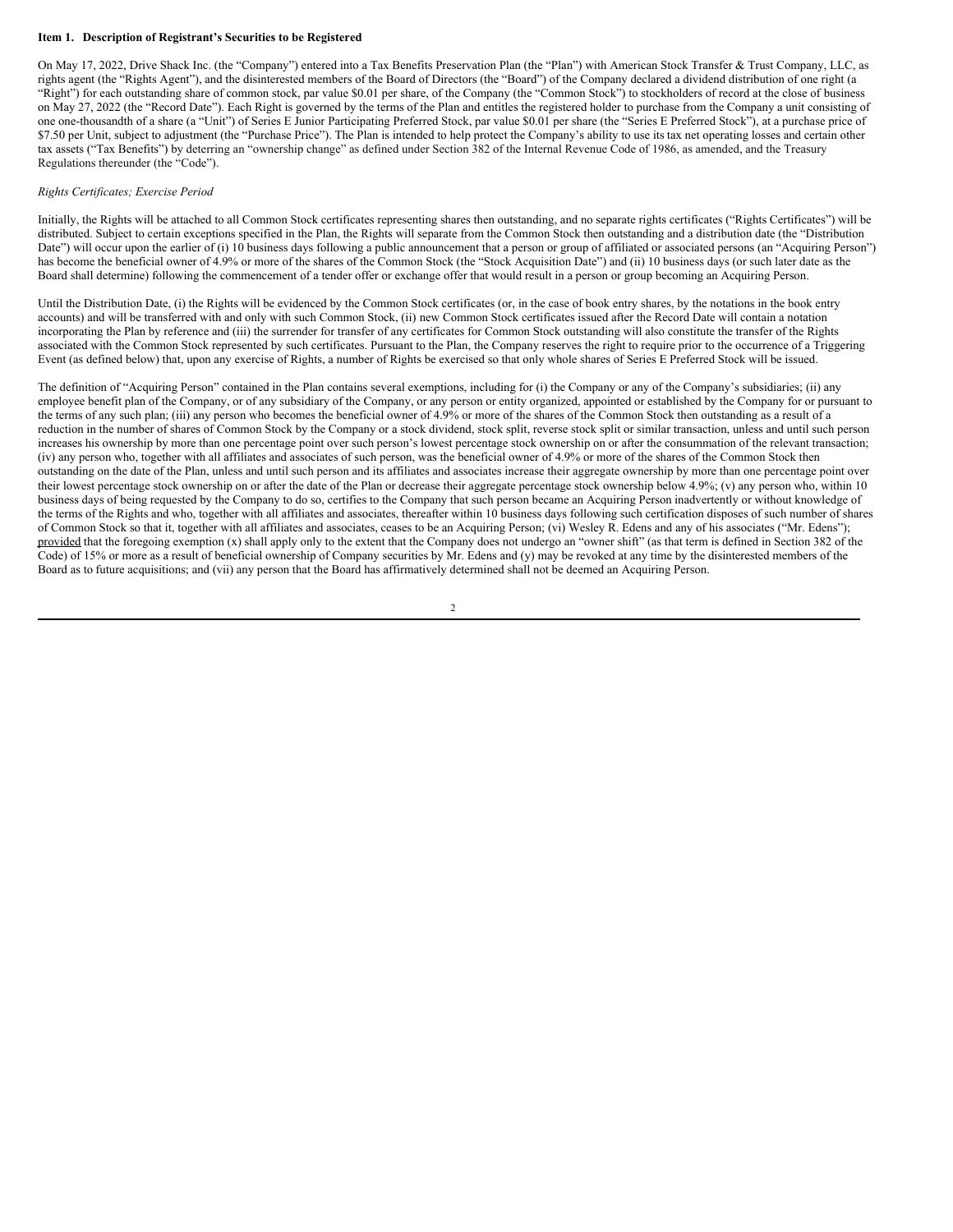The Rights are not exercisable until the Distribution Date and will expire at the earliest of (i) 11:59 P.M. (New York City time) on May 16, 2023, or such later date and time as may be determined by the Board and approved by the stockholders of the Company by a vote of the majority of the votes cast by the holders of shares entitled to vote thereon at a meeting of the stockholders of the Company prior to 11:59 P.M. (New York City time) on May 16, 2023 (which later date and time shall be in no event later than 11:59 P.M. (New York City time) on May 16, 2025), (ii) the time at which the Rights are redeemed or exchanged as provided in the Plan, (iii) the time at which the Board determines that the Plan is no longer necessary or desirable for the preservation of Tax Benefits, and (iv) the close of business on the first day of a taxable year of the Company to which the Board determines that no Tax Benefits may be carried forward.

As soon as practicable after the Distribution Date, Rights Certificates will be mailed to holders of record of the Common Stock as of the close of business on the Distribution Date and, thereafter, the separate Rights Certificates alone will represent the Rights. After the Distribution Date, the Company generally would issue Rights with respect to shares of Common Stock issued upon the exercise of stock options or pursuant to awards under any employee plan or arrangement, which stock options or awards are outstanding as of the Distribution Date, or upon the exercise, conversion or exchange of securities issued by the Company after the Plan's adoption (except as may otherwise be provided in the instruments governing such securities). In the case of other issuances of shares of Common Stock after the Distribution Date, the Company generally may, if deemed necessary or appropriate by the Board, issue Rights with respect to such shares of Common Stock.

#### *Preferred Share Provisions*

Each one one-thousandth of a share of Series E Preferred Stock, if issued:

- will not be redeemable;
- will entitle the holder thereof to quarterly dividend payments of \$0.001 or an amount equal to the dividend paid on one share of Common Stock, whichever is greater;
- will, upon any liquidation of the Company, entitle the holder thereof to receive either \$1.00 plus accrued and unpaid dividends and distributions to the date of payment or an amount equal to the payment made on one share of Common Stock, whichever is greater;
- will have the same voting power as one share of Common Stock; and
- will, if shares of Common Stock are exchanged via merger, consolidation or a similar transaction, entitle holders to a per share payment equal to the payment made on one share of Common Stock.

#### *Flip-in Trigger*

In the event that a person or group of affiliated or associated persons becomes an Acquiring Person (unless the event causing such person or group to become an Acquiring Person is a transaction described under *Flip-over Trigger*, below), each holder of a Right will thereafter have the right to receive, upon exercise, Common Stock (or, in certain circumstances, cash, property or other securities of the Company) having a value equal to two times the exercise price of the Right. Notwithstanding the foregoing, following the occurrence of such an event, all Rights that are, or (under certain circumstances specified in the Plan) were, beneficially owned by any Acquiring Person will be null and void. However, Rights are not exercisable following the occurrence of such an event until such time as the Rights are no longer redeemable by the Company as set forth below.

#### *Flip-over Trigger*

In the event that, at any time following the Stock Acquisition Date, (i) the Company engages in a merger or other business combination transaction in which the Company is not the surviving corporation or (ii) the Company engages in a merger or other business combination transaction in which the Company is the surviving corporation and the Common Stock is changed or exchanged, each holder of a Right (except Rights that have previously been voided as set forth above) shall thereafter have the right to receive, upon exercise, common stock of the acquiring company having a value equal to two times the exercise price of the Right. The events set forth in this paragraph and in the next preceding paragraph are referred to as the "Triggering Events."

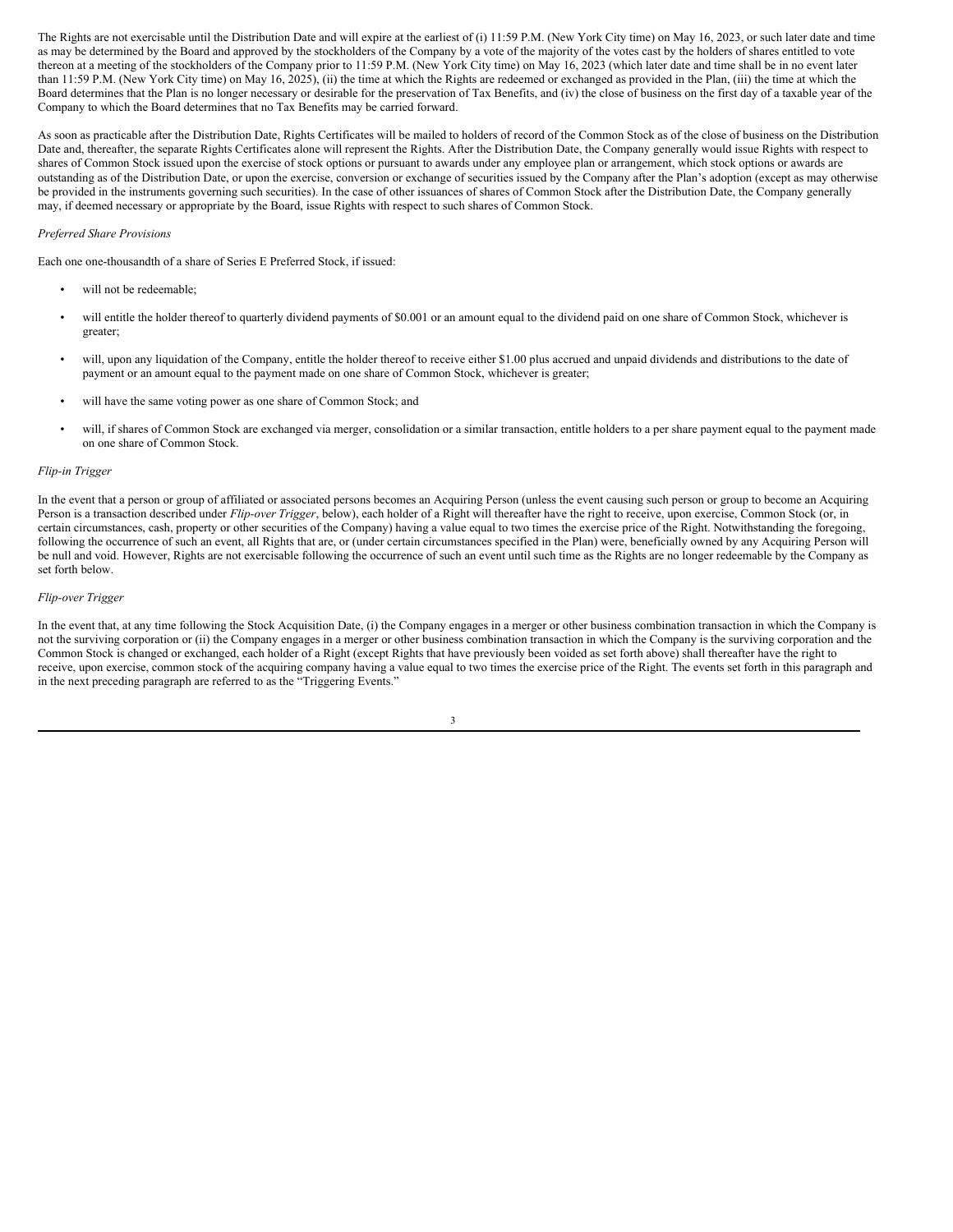#### *Exchange Feature*

At any time after a person becomes an Acquiring Person and prior to the acquisition by such person or group of 50% or more of the outstanding Common Stock, the Board may exchange the Rights (other than Rights owned by such person or group which have become void), in whole or in part, at an exchange ratio of one share of Common Stock, or one one-thousandth of a share of Series E Preferred Stock (or of a share of a class or series of the Company's preferred stock having equivalent rights, preferences and privileges), per Right (subject to adjustment).

## *Equitable Adjustments*

The Purchase Price payable, and the number of Units of Series E Preferred Stock or other securities or property issuable, upon exercise of the Rights are subject to adjustment from time to time to prevent dilution (i) in the event of a stock dividend on, or a subdivision, combination or reclassification of, the Series E Preferred Stock, (ii) if holders of the Series E Preferred Stock are granted certain rights or warrants to subscribe for Series E Preferred Stock or convertible securities at less than the current market price of the Series E Preferred Stock, or (iii) upon the distribution to holders of the Series E Preferred Stock of evidences of indebtedness or assets (excluding regular quarterly cash dividends) or of subscription rights or warrants (other than those referred to above).

With certain exceptions, no adjustment in the Purchase Price will be required until cumulative adjustments amount to at least 1% of the Purchase Price. No fractional Units will be issued and, in lieu thereof, an adjustment in cash will be made based on the market price of the Series E Preferred Stock on the last trading day prior to the date of exercise.

### *Redemption Rights*

At any time until 10 business days following the Stock Acquisition Date, the Company may, at the Company's option, redeem the Rights in whole, but not in part, at a price of \$0.001 per Right (payable in cash, Common Stock or other consideration deemed appropriate by the Board ). Immediately upon the action of the Board ordering redemption of the Rights, the Rights will terminate and the only right of the holders of Rights will be to receive the \$0.001 redemption price.

#### *Amendment of Rights*

Any of the provisions of the Plan may be amended by the Board prior to the Distribution Date except that the Board may not extend the expiration of the Rights beyond 11:59 P.M. (New York City time) on May 16, 2023, unless such extension is approved by the Company's stockholders prior to 11:59 P.M. (New York City time) on May 16, 2023. After the Distribution Date, the provisions of the Plan may be amended by the Board in order to cure any ambiguity, to make changes that do not adversely affect the interests of holders of Rights, or to shorten or lengthen any time period under the Plan. The foregoing notwithstanding, no amendment may be made at such time as the Rights are not redeemable, except to cure any ambiguity or correct or supplement any provision contained in the Plan which may be defective or inconsistent with any other provision therein.

## *Miscellaneous*

Until a Right is exercised, the holder thereof, as such, will have no separate rights as a stockholder of the Company, including the right to vote or to receive dividends in respect of the Rights. While the distribution of the Rights will not be taxable to the Company's stockholders or to the Company, stockholders may, depending upon the circumstances, recognize taxable income in the event that the Rights become exercisable for Common Stock (or other consideration) of the Company or for common stock of the acquiring company or in the event of the redemption of the Rights as set forth above.

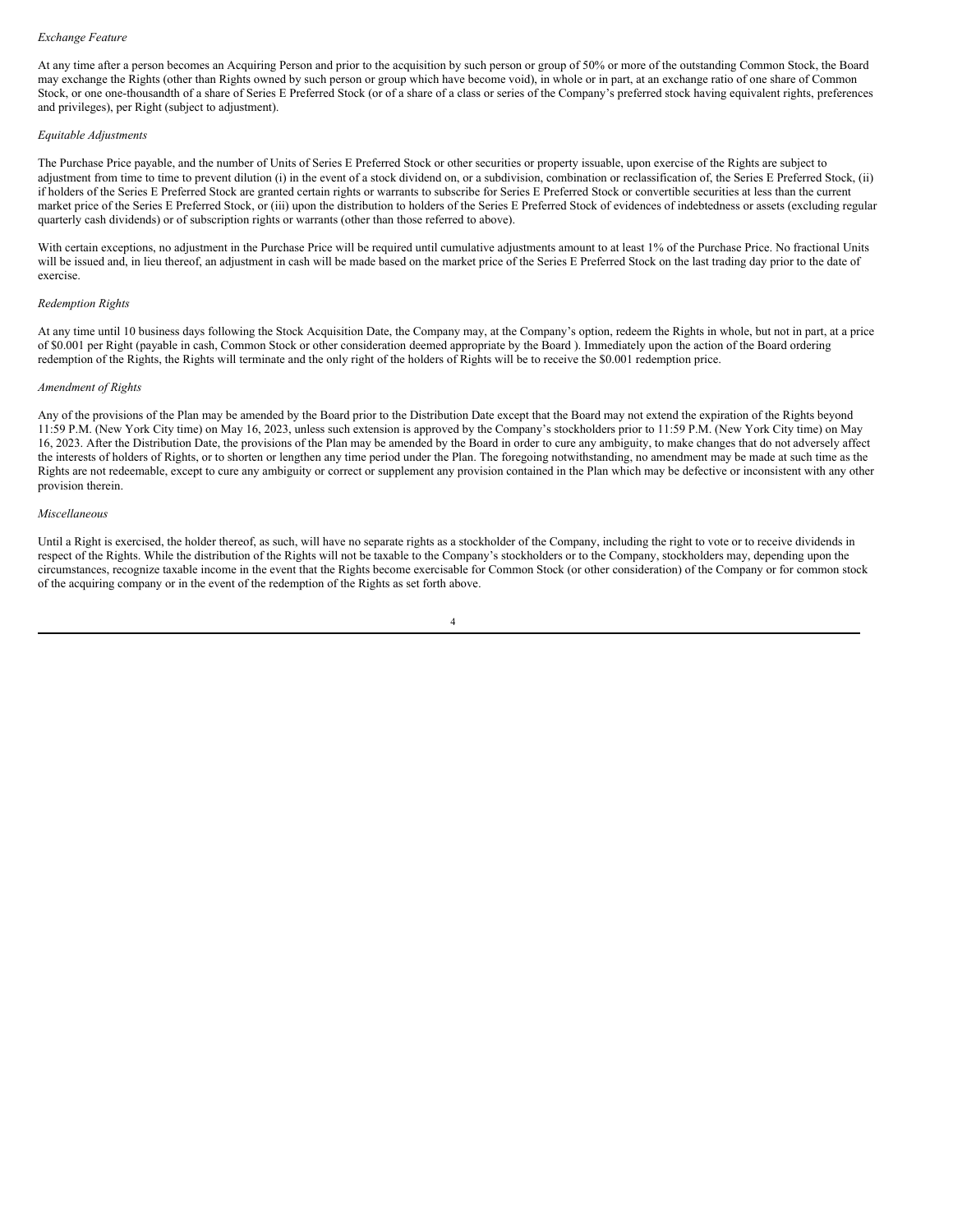| Exhibit<br>No. | <b>Description</b>                                                                                                                                                                                                                                        |
|----------------|-----------------------------------------------------------------------------------------------------------------------------------------------------------------------------------------------------------------------------------------------------------|
| 4.1            | Tax Benefits Preservation Plan, dated as of May 17, 2022, between Drive Shack Inc. and American Stock Transfer & Trust Company, LLC (incorporated<br>by reference to Exhibit 4.1 to Drive Shack Inc.'s Current Report on Form 8-K, filed on May 17, 2022) |

<u> 1989 - Johann Barn, mars ar breithinn ar breithinn ar breithinn ar breithinn ar breithinn ar breithinn ar br</u>